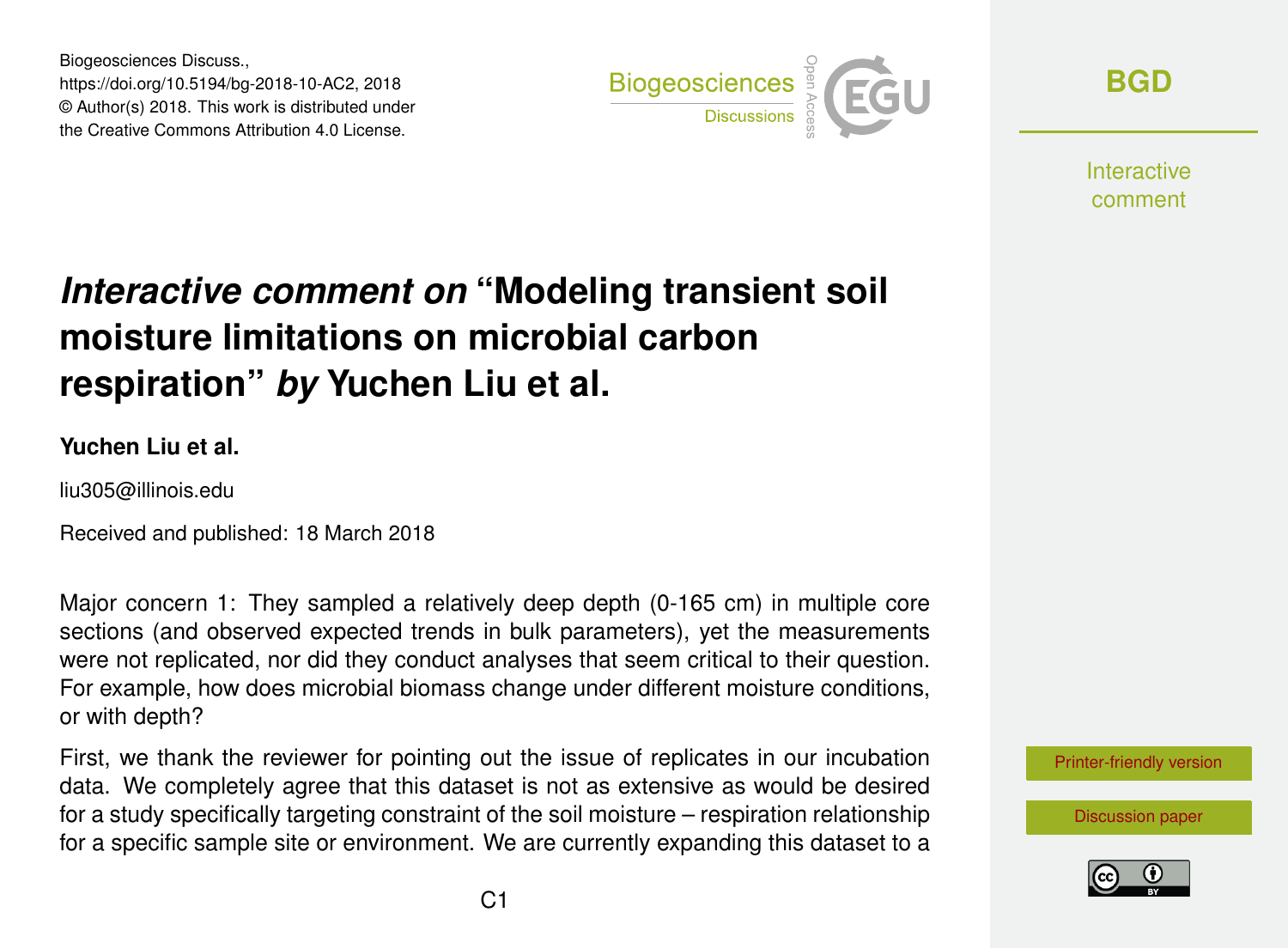highly resolved and replicated set of soil moistures and depths. However, the current study is not intended to specifically resolve a reproducible relationship for soil carbon respiration in these samples, but instead offers a simple dataset that produces the same general trend in soil moisture vs. respiration rate as reported in the vast majority of the literature for a huge diversity of environmental conditions. Therefore, we use this dataset as a simple example from which to base the model development, and leave the application of these models to a higher resolution, replicate dataset for this field site to a subsequent study. Thus, this paper is intended as the first in a series, and focuses on model establishment and comparison. In this study, we showed that the FO models (both FO1 and FO2) have a monotonic nature, which is incompatible with the general trends of the data regardless of the parameter values chosen. In contrast, the DM models (especially DM2) have the ability to reproduce the Birch effect, which represents a big advance in performance. In conclusion, the sparse dataset does not detract from the main points of this paper.

Second, we thank the reviewer for their insight regarding the quantification of biomass, particularly with reference to changes under different moisture contents and depths, and agree that the model we have developed points to the significance of this parameter value. Despite not having microbial biomass data for our incubations, we feel our modeling results are insightful and informative. In designing our experiments, we specifically sought to test the influence of variable soil moisture content on otherwise identical samples taken from the same soil core and depth, which supports the assumption that the biomass content of all subsamples is the same. Although the reviewer is correct in that the microbial biomass measurement is straightforward, our lab did not have the capability to make these measurements at the time that we conducted these incubations. Perhaps more importantly, our results point to is not the need for quantification of active vs. dormant vs. dead biomass through time, which is unfortunately more complex than measuring total biomass (as pointed out by anonymous referee #3). To address this concern, we plan to add to section 5.1 stating that a key outcome of the present model is the need for measurement of active vs. dormant vs.

### **[BGD](https://www.biogeosciences-discuss.net/)**

Interactive comment

[Printer-friendly version](https://www.biogeosciences-discuss.net/bg-2018-10/bg-2018-10-AC2-print.pdf)

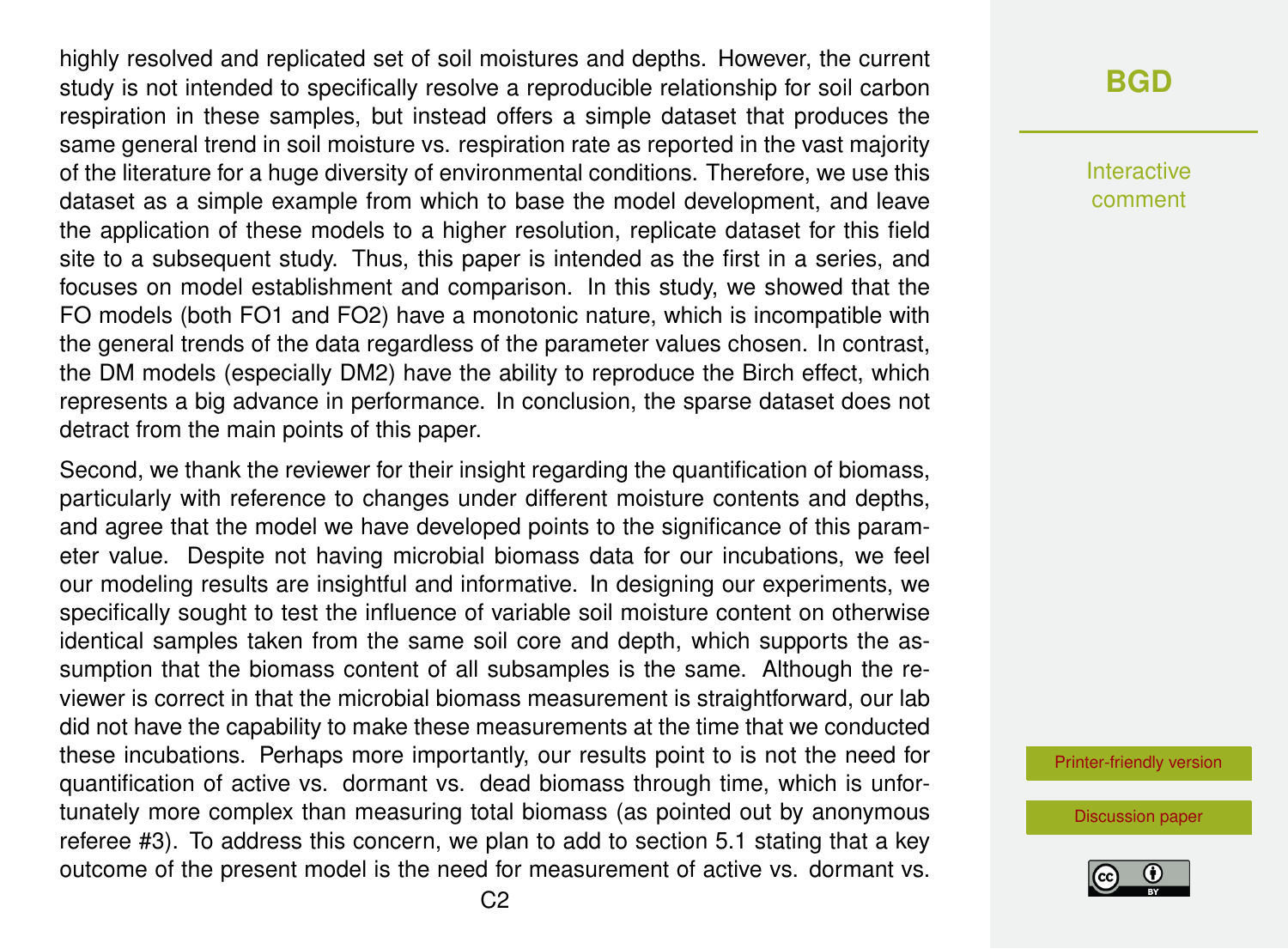dead biomass as a calibration for the DM model to natural settings. However, in the scope of this paper, model application to specific environmental conditions is not the emphasis. As such, we think the model (especially DM1 and DM2) treatment of the transition between active and dormant biomass under changing soil moisture is more important than the actual number of active and dormant biomass, since the model is capable of achieving any number of active and dormant biomass by modifying the parameters (a, b, and Sehalf). In Fig. 7, we show an illustration of the transition between simulated active and dormant biomass as the model responds to modification of the moisture content. This transient behavior of the biomass is a novel and vital contribution of the current study, since it uniquely produces Birch - type behavior rather than the simple monotonic decrease generated by simpler models.

Major concern 2: Finally, I found that paper to be overly detailed and rambling, especially through the discussion of the models in Section 4. Model Development (a combination of model description and results, oddly), as well as the Discussion. In the case of Section 4, I'm wondering if some of the detail can be included in Supplementary Material. In the case of the Discussion, the authors need to provide more of a framework at the beginning of the section that guides the readers. Also, the authors did not spend sufficient time relating their findings back to insight about process or contributions to improving models, which seems critical for a journal like Biogeosciences. Brief mention of these implications appeared in the last few lines of the Conclusions section, but would be better suited to more attention in the Discussion.

We thank the reviewer for these observations and completely agree that there is too much detail in Section 4, and a framework guiding the readers should be added to the Discussion section. The other two referees also noted the unusual structure of this paper. To address those concerns, we've decided to change the structure of the model in a more traditional way. In particular, we plan to reorganize the manuscript such that the model description will appear in the "Materials and methods" section, and the modeling results will be located in the "Results" section (as suggested by

# **[BGD](https://www.biogeosciences-discuss.net/)**

Interactive comment

[Printer-friendly version](https://www.biogeosciences-discuss.net/bg-2018-10/bg-2018-10-AC2-print.pdf)